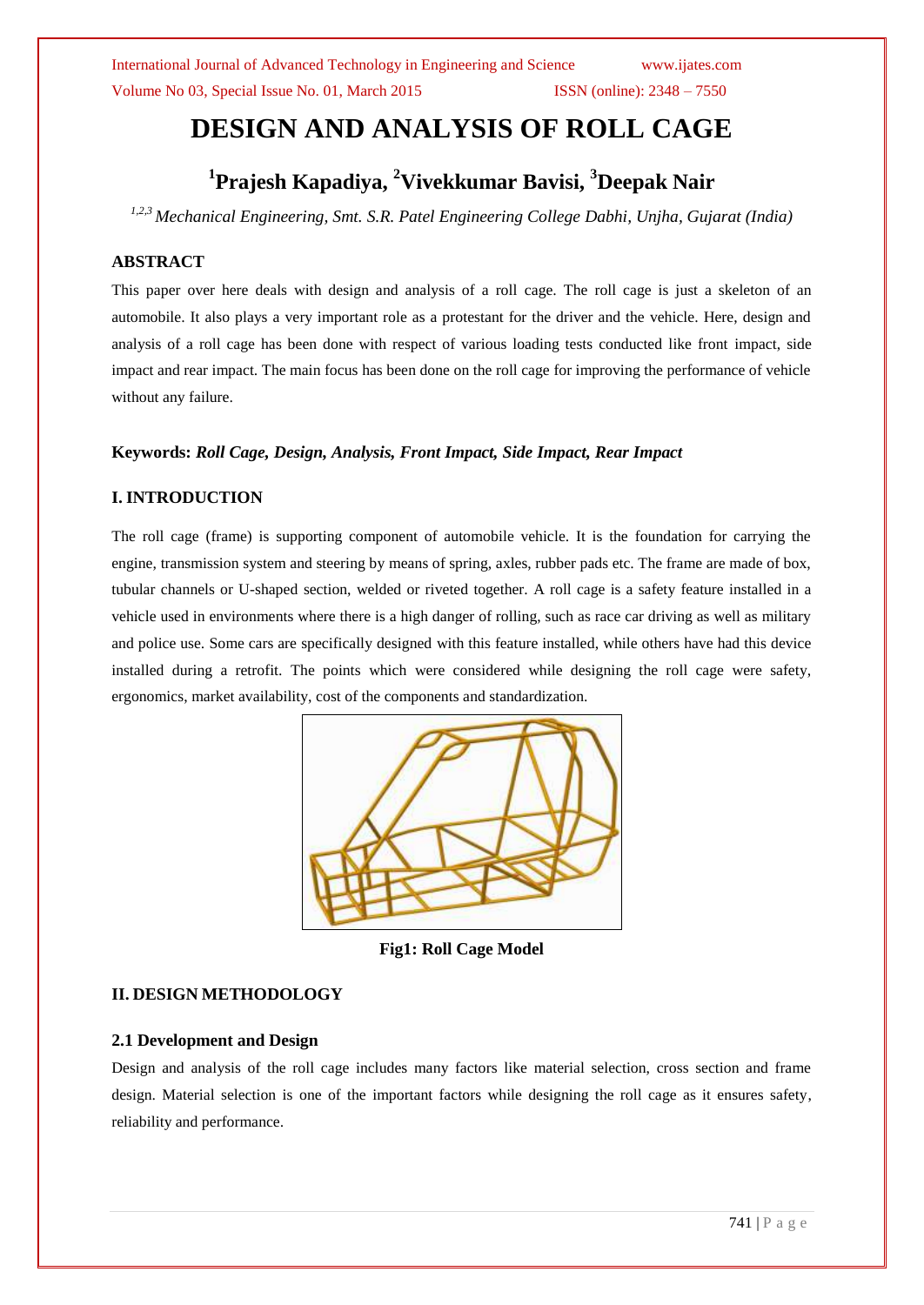# International Journal of Advanced Technology in Engineering and Science www.ijates.com Volume No 03, Special Issue No. 01, March 2015 ISSN (online): 2348 – 7550

#### **2.2 Material Selection**

The frame of the roll cage will be built by using a bent tube construction using pipe bending machine and welded joints. The material used for the frame of the roll cage is structural steel. Structural steel is chosen as it gives high strength, high toughness, high stiffness, etc.

#### **2.3 Roll Cage Function**

The main function of the roll cage frame is to provide the mechanical support to different parts of vehicle like engine, tires, suspension systems etc. It provides dynamic stability, strength, strength against vertical bending, and safety of driver against accidents and also acts as a vibration harness agent.

#### **2.4 Roll Cage Analysis**

The whole analysis of the design is done by using ANSYS R15.0. By using this software we sorted out various failures with respect to the deformation of the roll cage model. The analysis of the roll cage is done according to the selected parameters such as front analysis, rear analysis and torsion analysis. Following designs are the results of various analyses performed while keeping in mind the resultant of failures.

#### **2.5 Front Analysis and Rear Analysis**





**Fig2: Front Analysis of Roll Cage Fig3: Result of Deformation of Roll Cage**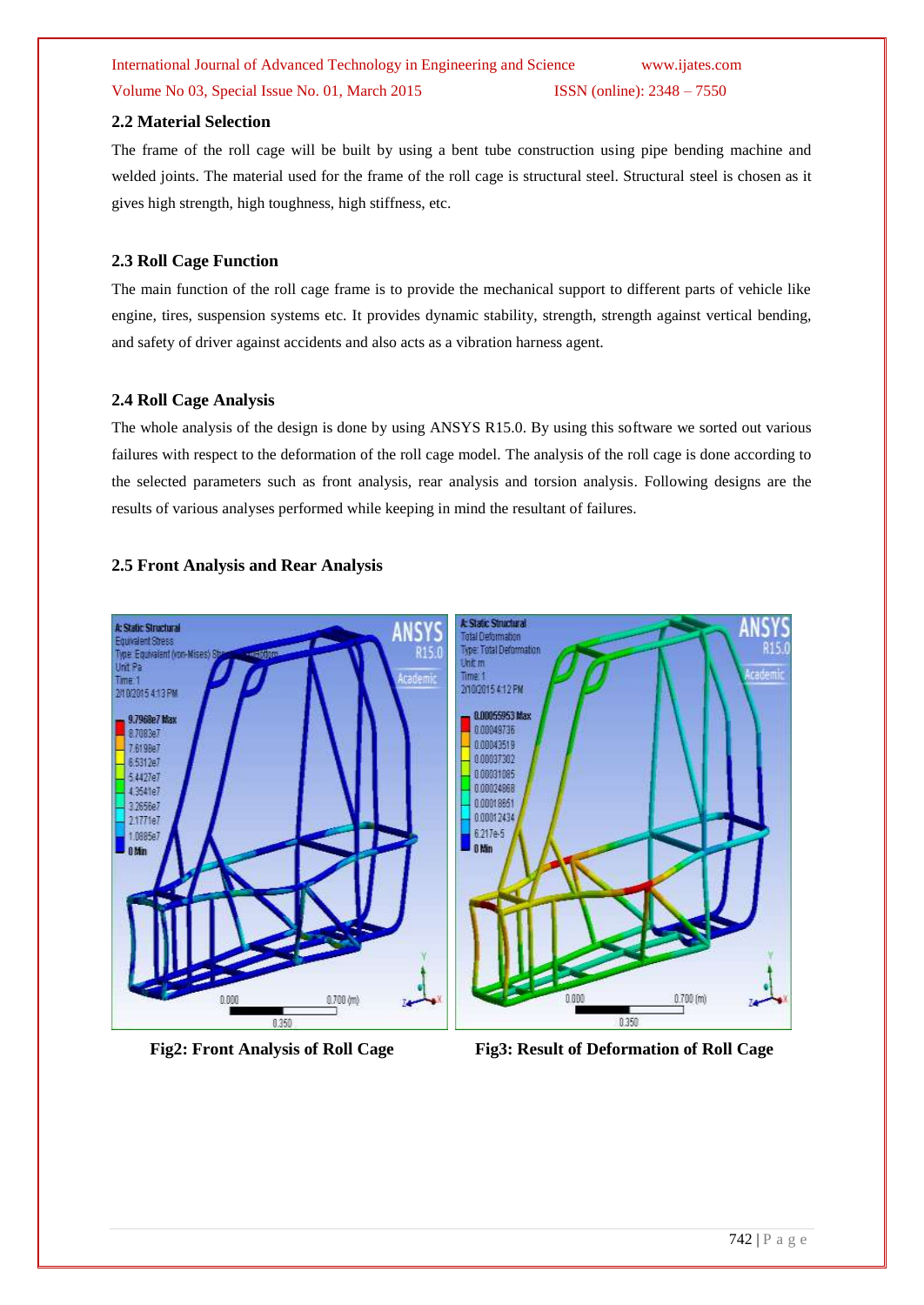#### International Journal of Advanced Technology in Engineering and Science www.ijates.com

Volume No 03, Special Issue No. 01, March 2015 ISSN (online): 2348 – 7550







## **2.6 Torsion Analysis**

**Fig6: Result of the Deformation of Roll Cage Fig7: Result of Deformation of Roll Cage**

# **III. ANALYSIS RESULT OF IMPACT TESTS**

| <b>TYPES OF</b> | <b>FORCE</b> | <b>VON-MISES</b> | MAX.               | NO. OF       | F.O.S |
|-----------------|--------------|------------------|--------------------|--------------|-------|
| <b>IMPACT</b>   | (KN)         | STRESS (MPa)     | <b>DEFORMATION</b> | <b>NODES</b> |       |
| <b>TEST</b>     |              |                  | (m)                |              |       |
| Front           | 12           | 9.7968           | 0.497              |              |       |
| Rear            | 12           | 8.3709           | 0.635              |              |       |
| Torsion         | 12           | 6.7924           | 0.494              |              |       |